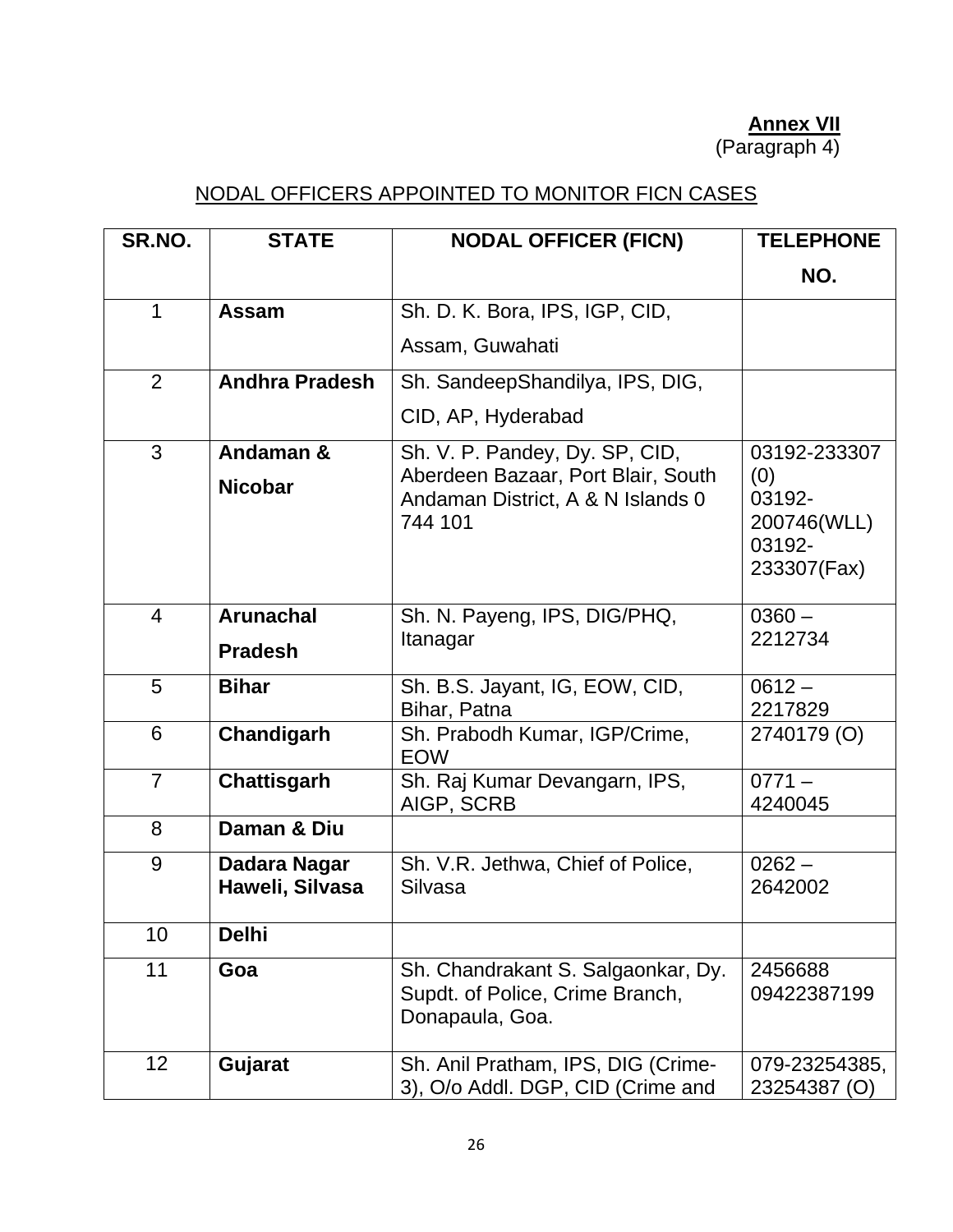| SR.NO. | <b>STATE</b>                      | <b>NODAL OFFICER (FICN)</b>                                                                    | <b>TELEPHONE</b>                                                            |
|--------|-----------------------------------|------------------------------------------------------------------------------------------------|-----------------------------------------------------------------------------|
|        |                                   |                                                                                                | NO.                                                                         |
|        |                                   | Railways), Gujarat State, Police<br>Bhavan, 5th floor, Sector-18, Gandhi<br>Nagar, Gujarat.    | 079-23257545<br>(F)<br>cor.crime@guj<br>arat.gov.in                         |
| 13     | <b>Himachal</b><br><b>Pradesh</b> | Sh. O.C. Thakur, IPS, IGP, CID, HP,<br>Shimla                                                  | $0177 -$<br>2622205<br>$0177 -$<br>2623224 (Fax)                            |
| 14     | <b>Haryana</b>                    | Sh. S.S. Deswal, IPS, IGP, Crime<br>PHQ, Sector-6, Panchkula, Haryana                          | 0172-2565595<br>(O)                                                         |
| 15     | <b>J &amp; K</b>                  | Sh. Dilbag Singh, IGP, IGP, Crime<br>and Railways, J & K, Jammu,<br>Srinagar                   | $0191 -$<br>2572475 (O)<br>$0191 -$<br>2574210 (O)<br>$0194 -$<br>2473803   |
| 16     | <b>Jharkhand</b>                  | Sh. R. C. Kaithal, Addl.DG of Police,<br>CID, Jharkhand, Ranchi                                | $0651 -$<br>2490546 (O)<br>$0651 -$<br>2490377 (Fax)<br>094311 14106<br>(M) |
| 17     | <b>Karnataka</b>                  | Sh. M. R. Pujar, IPS, IGP, EO/COD,<br>HQ, Carlton Road, Palace Road,<br>Bangalore - 560 001    | 080-22254871,<br>22942241                                                   |
| 18     | <b>Kerala</b>                     | Sh. Varghese, Dy. SP, CFS                                                                      | 2443446 (O)                                                                 |
| 19     | Lakshadweep                       | Sh. Girish Chandra Dwivedi, SP                                                                 | $04896 -$<br>262258<br>262624 (F)                                           |
| 20     | <b>Madhya Pradesh</b>             | Sh. R. P. Singh, DIG, PHQ, EOW<br>Jahangirabad, MP                                             | $0755 -$<br>2443569                                                         |
| 21     | <b>Maharashtra</b>                | Sh. K.P. Raghuvanshi, Addl. DGP,<br>MS, Railways, holding charge of Jt.<br>CP, ATS, MS, Mumbai | $022 -$<br>23087336<br>$022 -$                                              |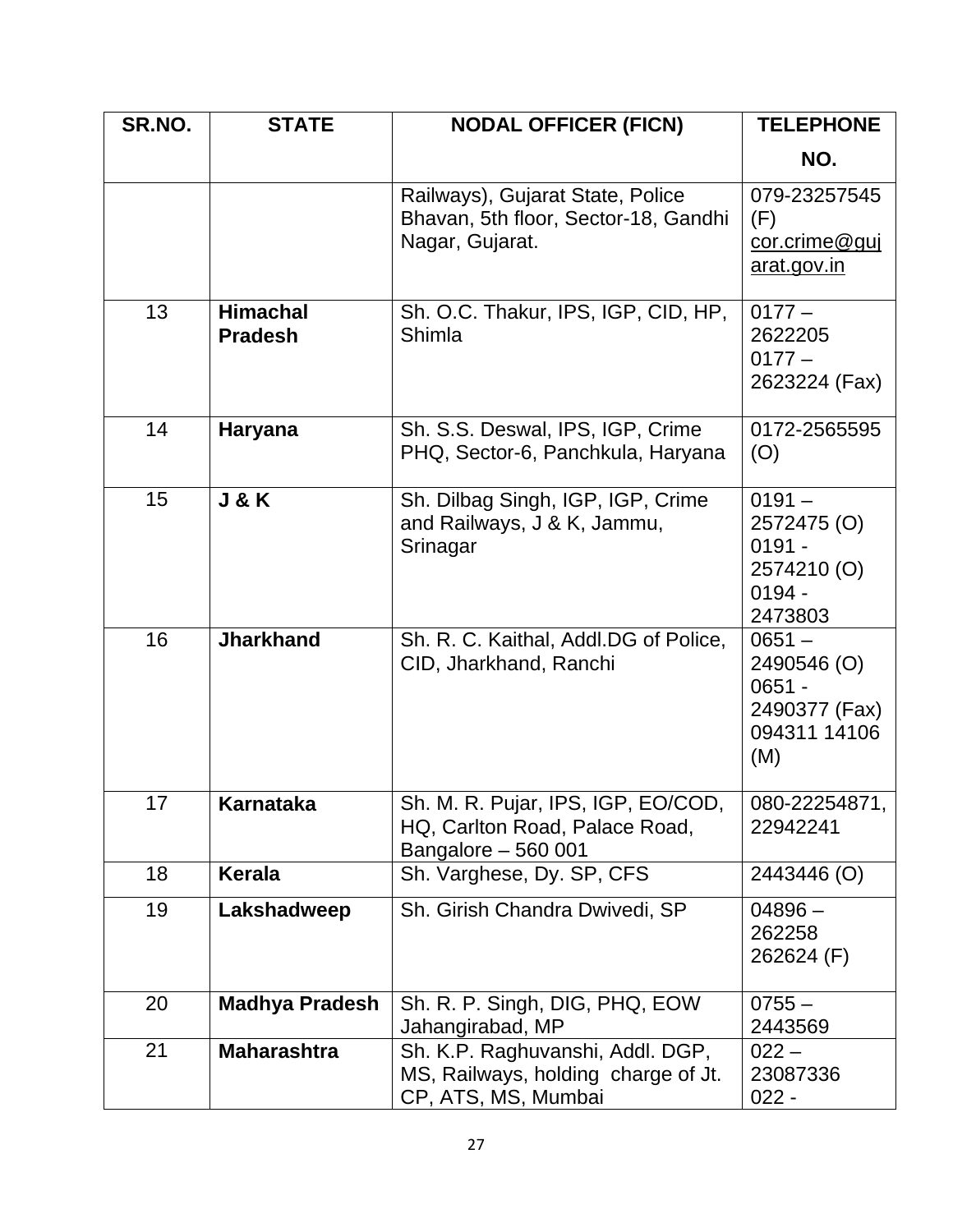| SR.NO. | <b>STATE</b>       | <b>NODAL OFFICER (FICN)</b>                                        | <b>TELEPHONE</b>                                                                               |
|--------|--------------------|--------------------------------------------------------------------|------------------------------------------------------------------------------------------------|
|        |                    |                                                                    | NO.                                                                                            |
|        |                    |                                                                    | 23012471                                                                                       |
| 22     | <b>Manipur</b>     | Sh. L.M. Khaute, IPS<br>IGP (Int.), Manipur, Imphal                | Tel No.0385-<br>2450575<br>Fax No.0385 -<br>2450575<br>e-mail<br>igp.int@hub.ni<br><u>c.in</u> |
| 23     | Meghayala          | Sh. S. Kynging, AIG (Admn) Shillong                                | 2226790 (O)<br>2220839 (F)                                                                     |
| 24     | <b>Mizoram</b>     | Sh. K. Amona, SP, CID (Crime)<br>Aizawal                           | 2334082<br>2334082 (Fax)                                                                       |
| 25     | <b>Nagaland</b>    | Sh. L.L. Dongel, DIG, Modernisation                                | 2241369 (O)<br>2244274 (F)                                                                     |
| 26     | <b>Orissa</b>      | Sh. B.K. Sharma, IPS, IGP, CID, CB,<br>Orissa, Cuttack             | $0671 -$<br>2304834                                                                            |
| 27     | <b>Pondicherry</b> | Sh. R. Mugam, SP, CID, HQ                                          | 0413-2338684<br>(O)<br>9443209104                                                              |
| 28     | Punjab             | Sh. Gurdial Singh, PPS, SP, EOW,<br>Punjab                         |                                                                                                |
| 29     | Rajasthan          | Sh. A. Ponnuchami, IPS, DIG<br>(EOW), CID, (CB), Rajasthan, Jaipur | $0141 -$<br>2751952<br>$0141 -$<br>2753326 (Fax)                                               |
| 30     | <b>Sikkim</b>      | Sh.D.B. Thapa, SP, Crime Branch,<br>PHQ, Gangtok, Sikkim           | $03592 -$<br>204297 (Fax)<br>$03592 -$<br>202087 (O)                                           |
| 31     | <b>Tamil Nadu</b>  | Supt. of Police, CB, CID (Hqrs),<br>Chennai                        |                                                                                                |
| 32     | <b>Tripura</b>     | Sh. RakeshRanjan, IGP, Intelligence                                | 2323207 (O)                                                                                    |